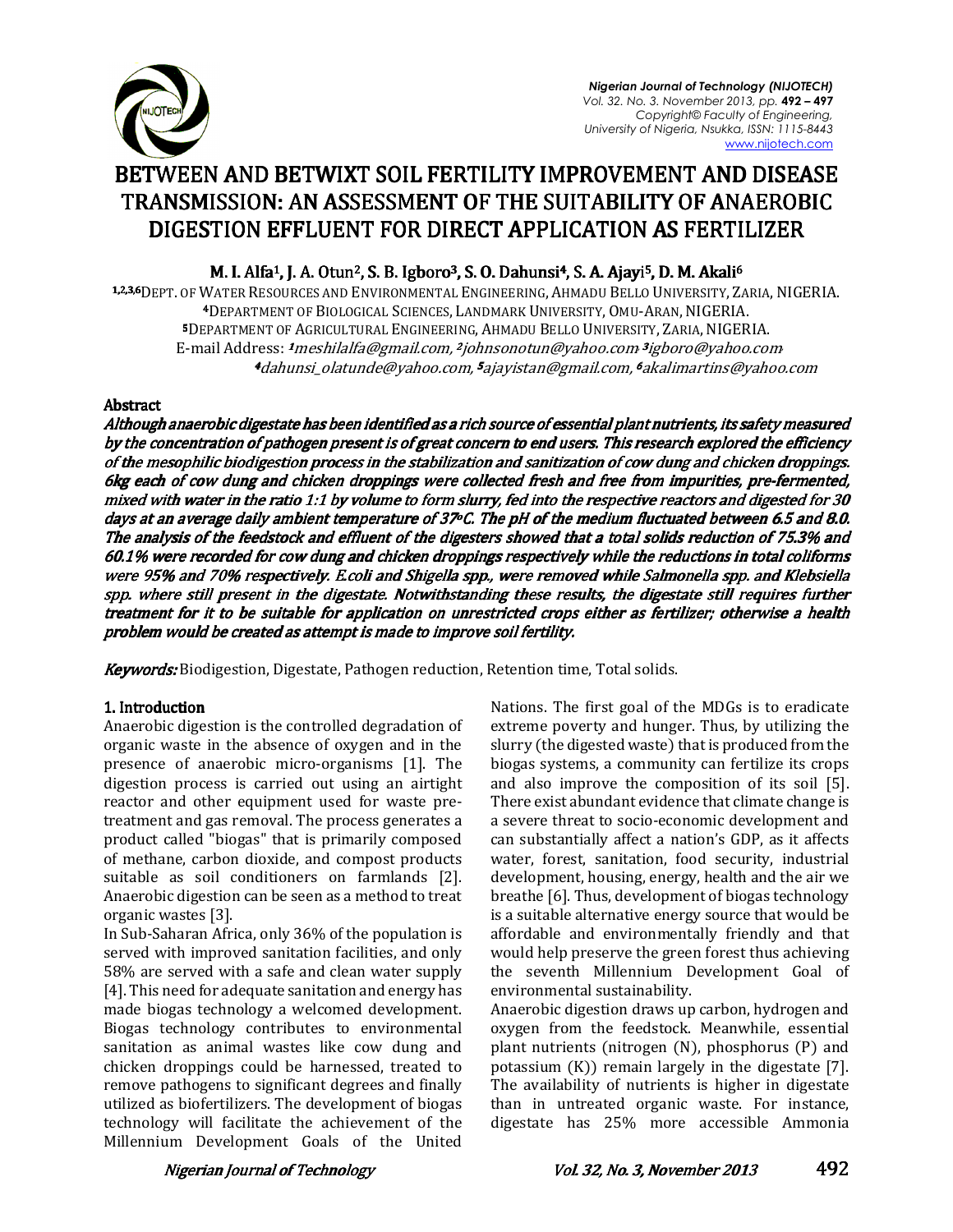nitrogen (NH4-N) and a higher pH value than untreated liquid manure [3].

The quality and composition of the dewatered digestate solid depend on the feedstock and the digestion process [8]. More so, the dewatering separates the digestate into two fractions: the fibre and the liquid effluent. The fibre is bulky and contains a low level of plant nutrients and thus can be used as a soil conditioner and as low grade fertilizer although further processing of the fibre through composting can produce good quality compost. Whereas, the liquid effluent on the other hand contains a large proportion of nutrients and can be used as a fertilizer. The high water content of the liquor facilitates its application through conventional irrigation methods. Thus, the use of fibre and liquor from anaerobic digestion has led to improved fertilizer utilization and therefore less chemical consumption in cropping systems [3].

Notwithstanding this huge benefit of the anaerobic digestate in the improvement of soil fertility and consequently crop production, the safety of the digestate, measured by the concentration of pathogens present, is of great concern to end users [8]. The faeces of livestock has been observedto consist of undigested food, mostly cellulose fibre, undigested protein, excess nitrogen from digested protein, residue from digested fluids,waste mineral matter, worn-out cells from intestinal linings, mucus, bacteria, and foreign matter such as dirt consumed , calcium, magnesium, iron, phosphorus, sodium, etc. Improper disposal of animal faeces can therefore cause oxygen-depletion in the receiving environment. It can also cause nutrient-over enrichment of the receiving system. And the possibility of disease causation is also present [9]. Pathogens like Salmonella spp., Escherichia coli, Shigella spp., Klebsiella spp., etc may contaminate the biogas slurry. Among them, some of the bacteria have longer life and do not get destroyed during the digestion period. Some pathogens survive better in the wet condition and these organisms may still be present in slurry even after discharging from the outlet [10].

The objective of this study therefore is to assess the efficiency of the anaerobic digestion at mesophilic temperature range in the treatment of cow dung and chicken droppings in order to establish if the pathogen removal (biochemical characterization for presence or absence only) is sufficient to use the effluent as fertilizer. The choice of cow dung and chicken droppings was premised on the fact that most animal husbandry in Nigeria revolves predominantly around cattle and poultry among others. Thus these materials are more available in

most commercial farms and would thus be more readily used than other animal substratesfor biogas generation in Nigeria.

## 2. Materials and Methods

The two 25-litre biogas digester tanks each of height 0.5m and diameter 0.25m were fabricated from galvanized steel; which was strong enough to withstand the weight and pressures of the contained slurry. The cylindrical shape was adopted to enhance better mixing. The tank was air tight and is clearly placed above the ground level and outside the shed where it is exposed to the sunlight for partial heating. Other materials used in this study include pH meter model pHS-2S, (Shanghai Jinyke Rex, China) for measuring the pH of slurry every week day throughout the retention period, Gallenhamph weight balance, Mettler P160N used for measuring the weight of evaporating dish and sample for Total solid analysis, Gallenhamph water bath was used to evaporate the sample for total solid analysis to dryness and  $2/1$  °C thermometers used to obtain daily temperature of the digester as well as the ambient temperatures for Samaru, Zaria.

Cow dung was collected fresh and free from impurities from the Zango abattoir in Zaria, Kaduna state while the chicken droppings were collected fresh and also free from impurities (such as wood filings) from the poultry Department of the National Animal Production Research Institute (NAPRI), Shika, Zaria, Kaduna State. They were stuffed into bags and transported to the research site located within the grounds of the Department of Water Resources and Environmental Engineering, Ahmadu Bello University, Zaria where they were subjected to further pre-treatment. 6kg each of cow dung and chicken droppings were respectively mixed with water in the ratio 1:1 by volume to form slurry and treated in two purpose-built 25-litre anaerobic digesters (figure 1). Each digester system comprised a pre-fermentation tank, a digester, a gas collection system and a digestate collection tank. The prefermented feedstock waste was added to the feed tank together with recycled digestate taken from the collection tank. The design of the digesters was based on Ajoy Karki's Biogas model[11] incorporating the separate floating gas holder system. The slurry was allowed to occupy three quarter of the digester space leaving a clear height of about 0.0625m as space for the gas production. The inflow was directed downward to break scum as the new substrate drops and to cause the solids to accumulate at the bottom of the tank where after digestion they were easily removed.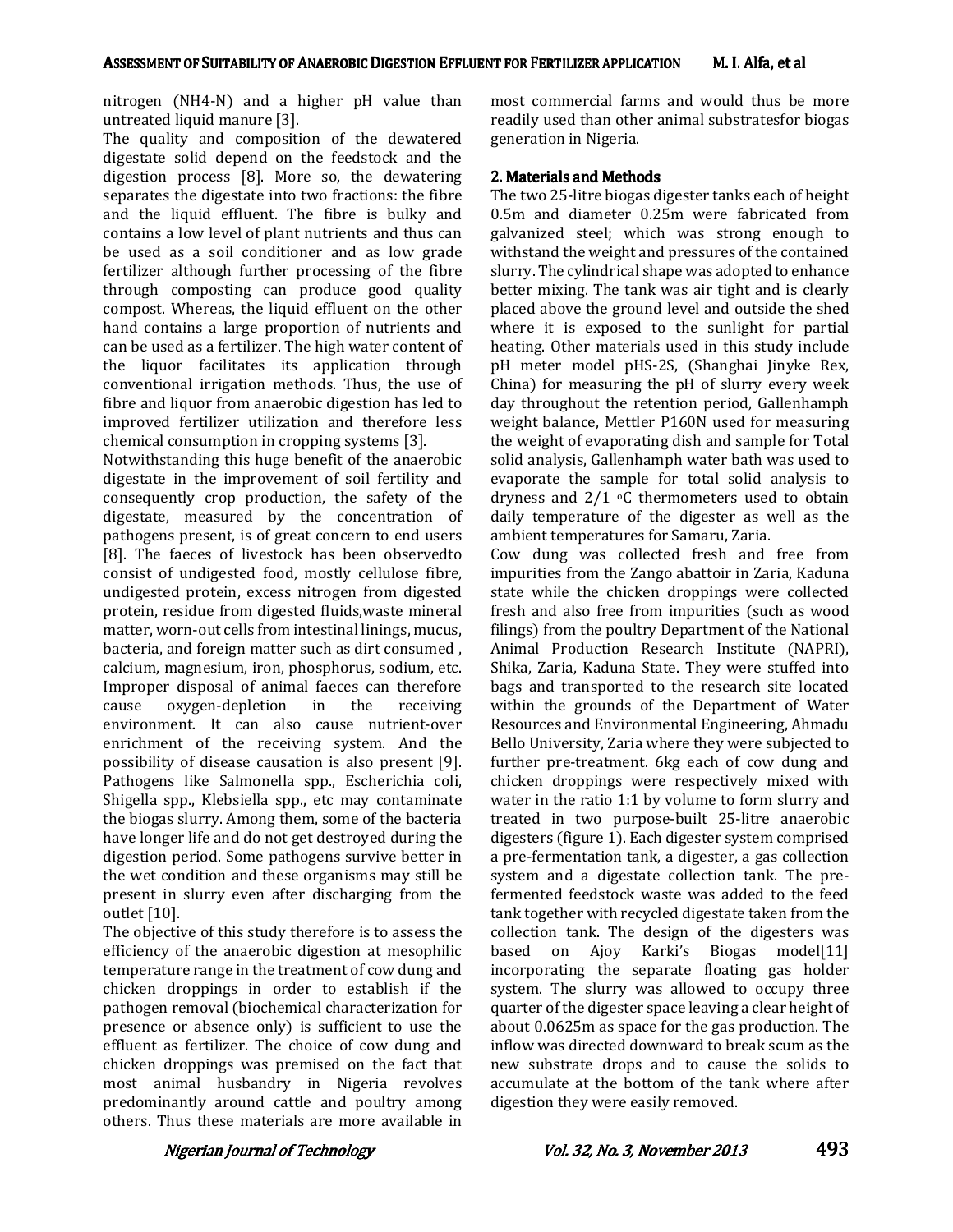

Figure 1: Schematic view of the plant setup



Samples of the feedstock and effluents of both digesters were taken for analysis for a number of process parameters such as total solids content and pH. Total solid was measured in order to estimate all the organic and inorganic solid matter thereby characterizing the feedstock and the effluent and describe the waste reduction.

In addition to the total coliform count, the samples were also analyzed for presence of Salmonella, Escherichia coli, Shigella and Klebsiella. All the analyses were carried out according to previously described standard methods [12, 13, 14]. The biogas yield and the concentration of methane in the gas were also monitored daily.

### 3. Results and Discussion

The results obtained in this study are presented using statistical tools, tables and histograms. The average daily ambient temperature during the period of study was 37oC while the average digester temperature was  $32.6$ °C. The pH of the two digesters fluctuated optimally between 6.5 and 8.0 (See figure 3 and 4). The daily biogas production of 7.03 x 10-3  $m^3$  (65.59% methane content) and 6.35x10 $\cdot$ 3 m<sup>3</sup> (61.71% methane content) were recorded for cow dung and chicken droppings respectively. The methane content was estimated by comparing the volume of gas produced before and after removal of carbon dioxide via lime scrubbing.

Figure 2 shows a comparison of the total solids of the feedstock and effluent for both cow dung and chicken droppings. The calculation of the total solids contents of the feedstock and the effluent confirms the conversion performance of the digester (treatment efficiency). There was a reduction in total solid content of 75.3 % and 60.1% for cow dung and chicken droppings respectively. Table 1 gives the total Coliforms counted in the feedstock and the

effluent of the cow dung and chicken droppings digested.

Table 1 shows that the reduction in total coliforms for cow dung was 95% while that of chicken droppings was 70%. Notwithstanding these high percentage reductions, the total coliform contents of 2.00 x107 CFU/100ml and 6.00 x 107 CFU/100ml for cow dung and chicken droppings effluents were still above the tolerable limits for irrigation for unrestricted crops (crops that are consumed raw).

In addition, from the biochemical tests carried out, Salmonella spp, E. coli, Shigella spp and Klebsiella spp. were implicated in the isolates from the feedstock while only Salmonella spp and Klebsiella spp. were implicated in the effluent. Although E. coli and Shigella spp. were identified in the feedstock, they were not found in the effluent. This implied that the anaerobic digestion process in addition to reducing the total coliforms significantly possibly removed E.coli and Shigella spp. from the effluents of the anaerobic digestion of cow dung and chicken droppings.

The presence of *Salmonella* in the effluent of mesophilic anaerobic digestation means that it is not suitable to be spread on agricultural land without further treatment to eliminate the pathogen. Since pathogens and indicator bacteria were recovered from the mesophilic digester, it appears that these organisms are able to survive at 32°C. Thus, further treatment would be required to be able to use the digestate for unrestricted irrigation.

Furthermore, the resulted biofertilizers are not only suitable for use as soil conditioners and fertilizers, but can also suppress soil-borne and foliar plant pathogens [17, 18, 19]. Thus the utilization of the biofertilization will improve the crop yield of farmers especially in the rural areas which will be of great economic benefit to the nation at large.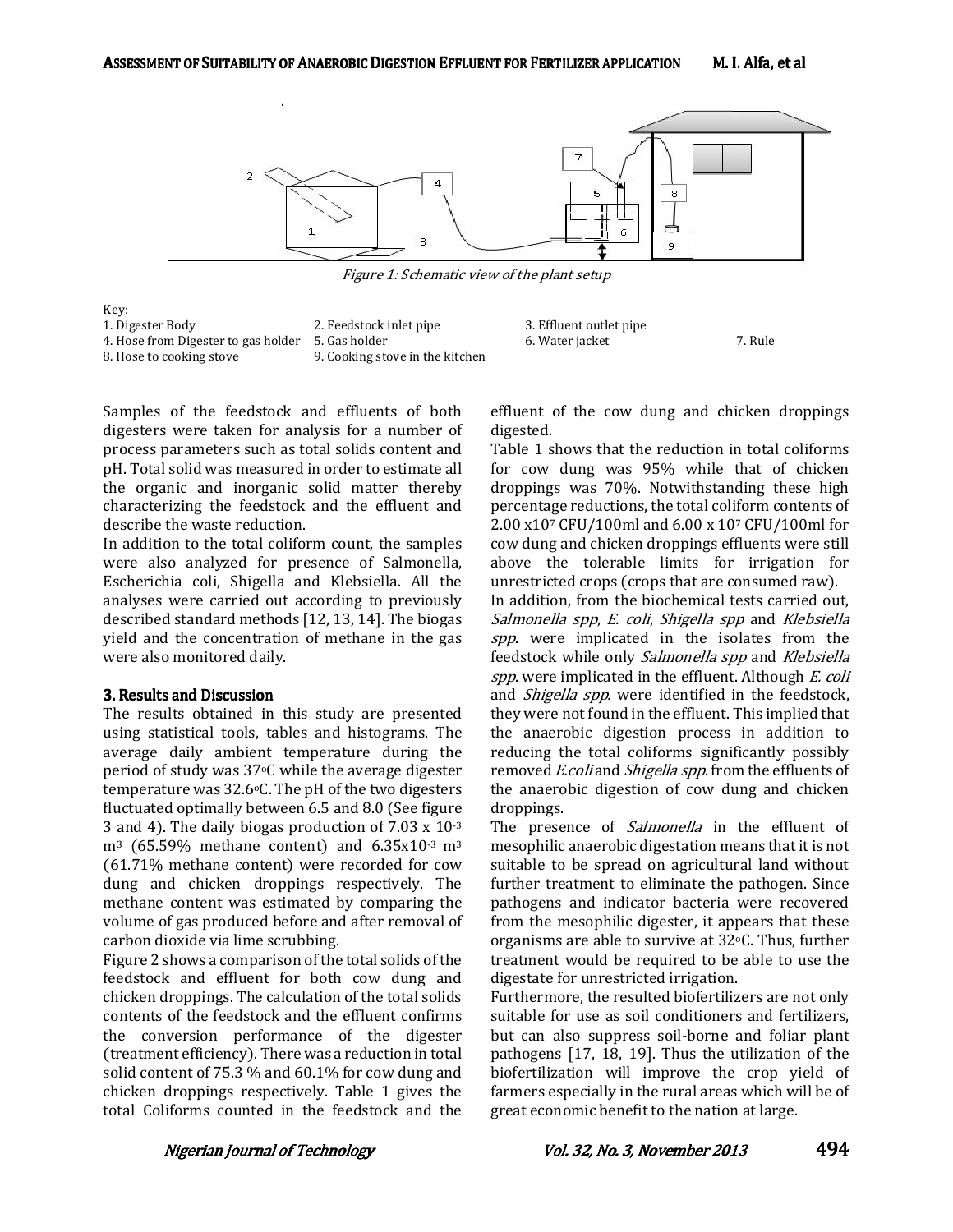

Figure 2: Comparison of Total Solids of Feedstock and Residue of Two Substrates



Figure 3: Rate of change in pH of the Cow Dung at various times intervals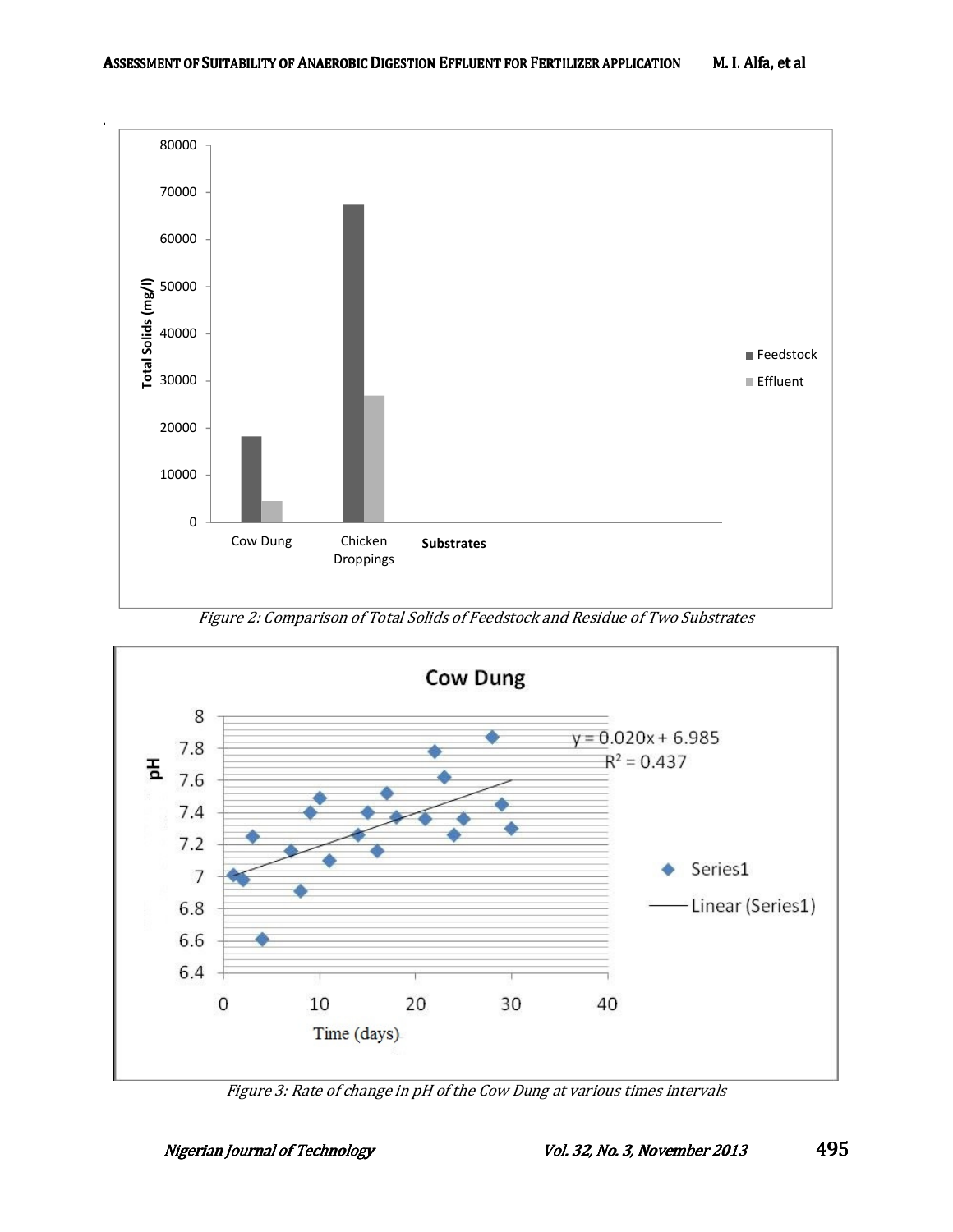

Figure 4: Rate of change in pH of the Chicken Droppings at various times intervals

| таріс 1, тоца солістів соцінса ін і сеаріоскана вінасін |                             |                      |                       |                   |                         |
|---------------------------------------------------------|-----------------------------|----------------------|-----------------------|-------------------|-------------------------|
|                                                         | Total Coliforms (CFU/100ml) |                      | E. coli $(CFU/100ml)$ |                   | Standards               |
| Substrates                                              | Cow Dung                    | Chicken              | Cow Dung              | Chicken           | Recommended [15,16]     |
|                                                         |                             | <b>Droppings</b>     |                       | <b>Droppings</b>  |                         |
| Feedstock                                               | $4.0 \times 10^8$           | $2.00 \times 10^8$   | $3.5 \times 10^8$     | $1.7 \times 10^8$ | $105$ or $106$ when the |
| Effluent                                                | $2.00 \times 10^7$          | $6.00 \times 10^{7}$ |                       |                   | exposure is less        |
| % Reduction                                             | 95                          | 70                   | 100                   | 100               |                         |

Table 1: Total Coliforms counted in Feedstock and Effluent

## 4. Conclusion and Recommendations

The study has shown that the anaerobic digestion process could be an effective waste treatment option with respect to the reduction of total solids.

Notwithstanding the high reduction of pathogens from both cow dung and chicken droppings after the anaerobic digestion, the concentration of total coliforms only allows for restricted irrigation according to the WHO-guidelines for "safe use of waste water, excreta and greywater".

This study could not evaluate if an increase in the retention time would further reduce the pathogen content.

The study therefore recommends that anaerobic digestate should be subjected to further treatment to reduce the pathogens to tolerable limits before applying to crops that are eaten directly. Thus, the attempt to solve soil fertility problem does not create an attendant health problem.

In the case where the digestate is used directly as fertilizer without further treatment, great caution has to be taken to ensure that it is only used on crops (like vegetables) that are not eaten raw. It should be applied directly on the roots and should not be spread on top of the vegetables. In addition, contact with mouth or wounds have to be avoided and hands must be washed thoroughly after use.

### **References**

- [1] Ojolo, S. J., Dinrifo, R. R and Adesuyi, K. B.,''Comparative Study of Biogas Production from Five Substrates'', Advanced Materials Research Journal, Vols. 18-19 (2007) pp. 519-525.
- [2] Koberle, E. "Animal Manure Digestion Systems in Central Europe. In'': Proceedings of the Second Biomass Conference of the Americas, August 21-24, 1995 Portland, Oregon, National Renewable Energy Laboratory (NREL). 23:34